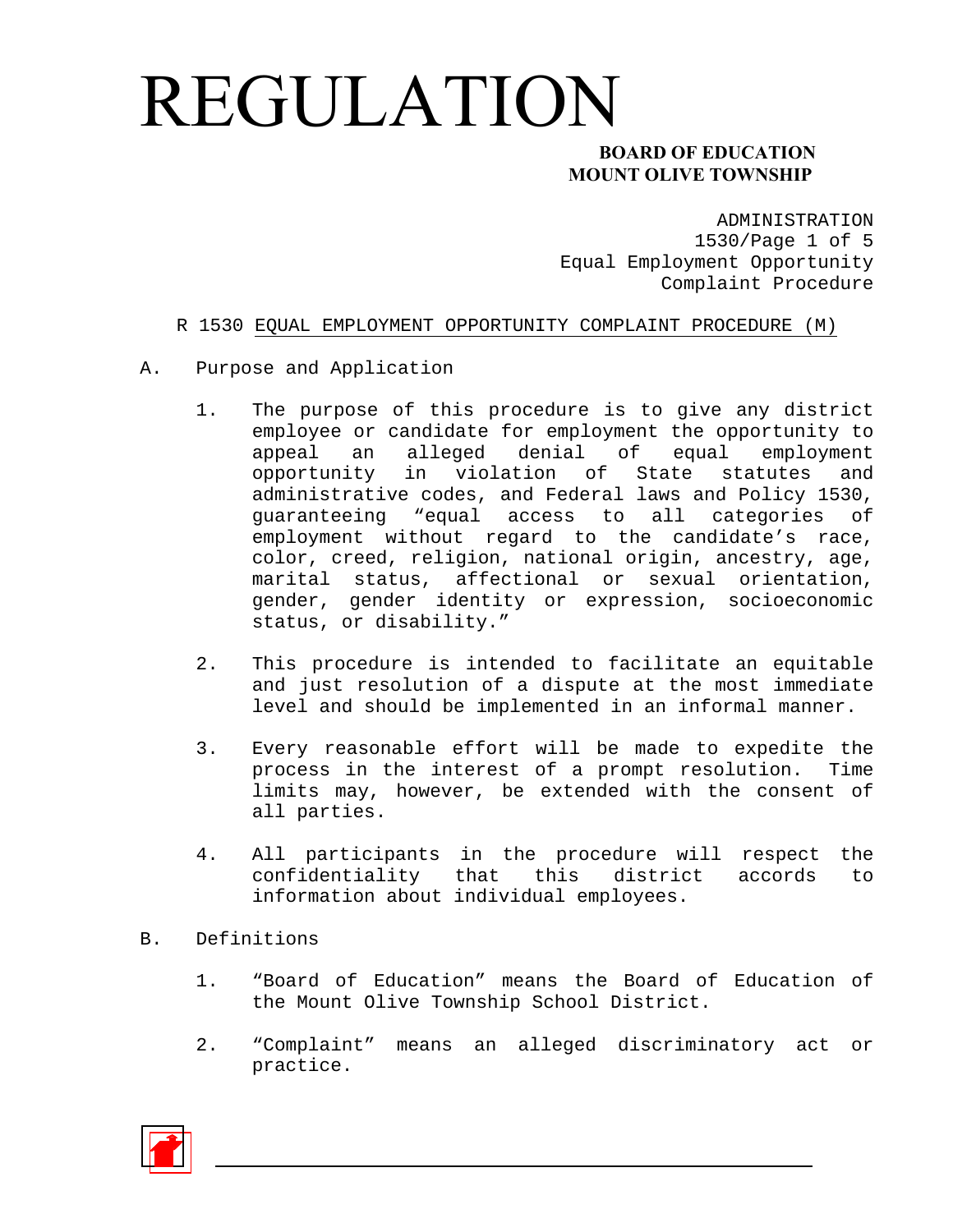### **MOUNT OLIVE TOWNSHIP**

ADMINISTRATION 1530/Page 2 of 5 Equal Employment Opportunity Complaint Procedure

- 3. "Complainant" means a staff member who alleges a discriminatory act or practice.
- 4. "Day" means a working or calendar day as identified.
- 5. "Discriminatory act or practice" means denial of equal employment opportunity in violation of State statutes and administrative codes and Federal laws and Policy 1530.
- 6. "School district" means the Mount Olive Township School District.
- C. Procedure
	- 1. A complainant who believes that he/she has been harmed or adversely affected by a discriminatory practice or act prohibited by law and/or policy shall discuss the matter with his/her immediate supervisor in an attempt to resolve the matter informally.
	- 2. If the matter is not resolved to the satisfaction of the complainant within thirty working days, the complainant may submit a written complaint to the Affirmative Action Officer. The complaint will include:
		- a. The complainant's name and address,
		- b. The specific act or practice that the complainant complains of,
		- c. The school employee, if any, responsible for the allegedly discriminatory act,
		- d. The results of discussions conducted in accordance with paragraph C.1., and

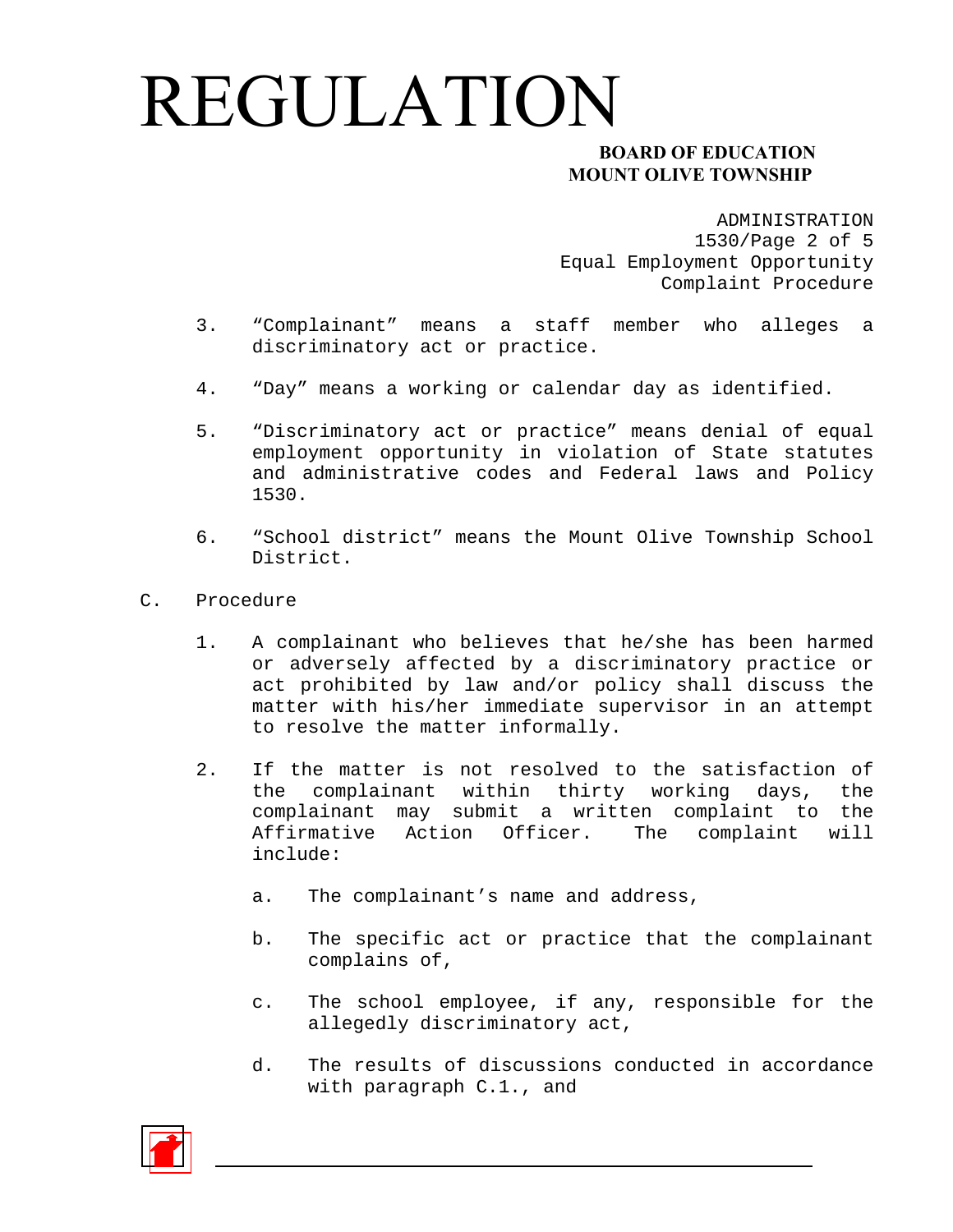### **MOUNT OLIVE TOWNSHIP**

ADMINISTRATION 1530/Page 3 of 5 Equal Employment Opportunity Complaint Procedure

- e. The reasons why those results are not satisfactory.
- 3. The Affirmative Action Officer will investigate the matter informally and will respond to the complaint in writing no later than seven working days after receipt of the written complaint. A copy of the complaint and the response will be forwarded to the Superintendent.
- 4. The response of the Affirmative Action Officer may be appealed to the Superintendent in writing within three working days after it has been received by the complainant. The appeal will include the original complaint, the response to the complaint, and the complainant's reason for rejecting the response. A copy of the appeal must be given to the staff member alleged to have acted discriminatorily.
- 5. On his/her timely request (that is, submitted before the expiration of the time within which the Superintendent must render a decision), the complainant will be given an informal hearing before the Superintendent, at a time and place convenient to the parties, but no later than seven working days after the request for a hearing has been submitted. The Superintendent may also require the presence at the hearing of the staff member charged with a discriminatory act and any other person with knowledge of the act complained of.
- 6. The Superintendent will render a written decision in the matter no later than seven working days after the appeal was filed or the hearing was held, whichever occurred later. Copies of the decision will be given to all parties.

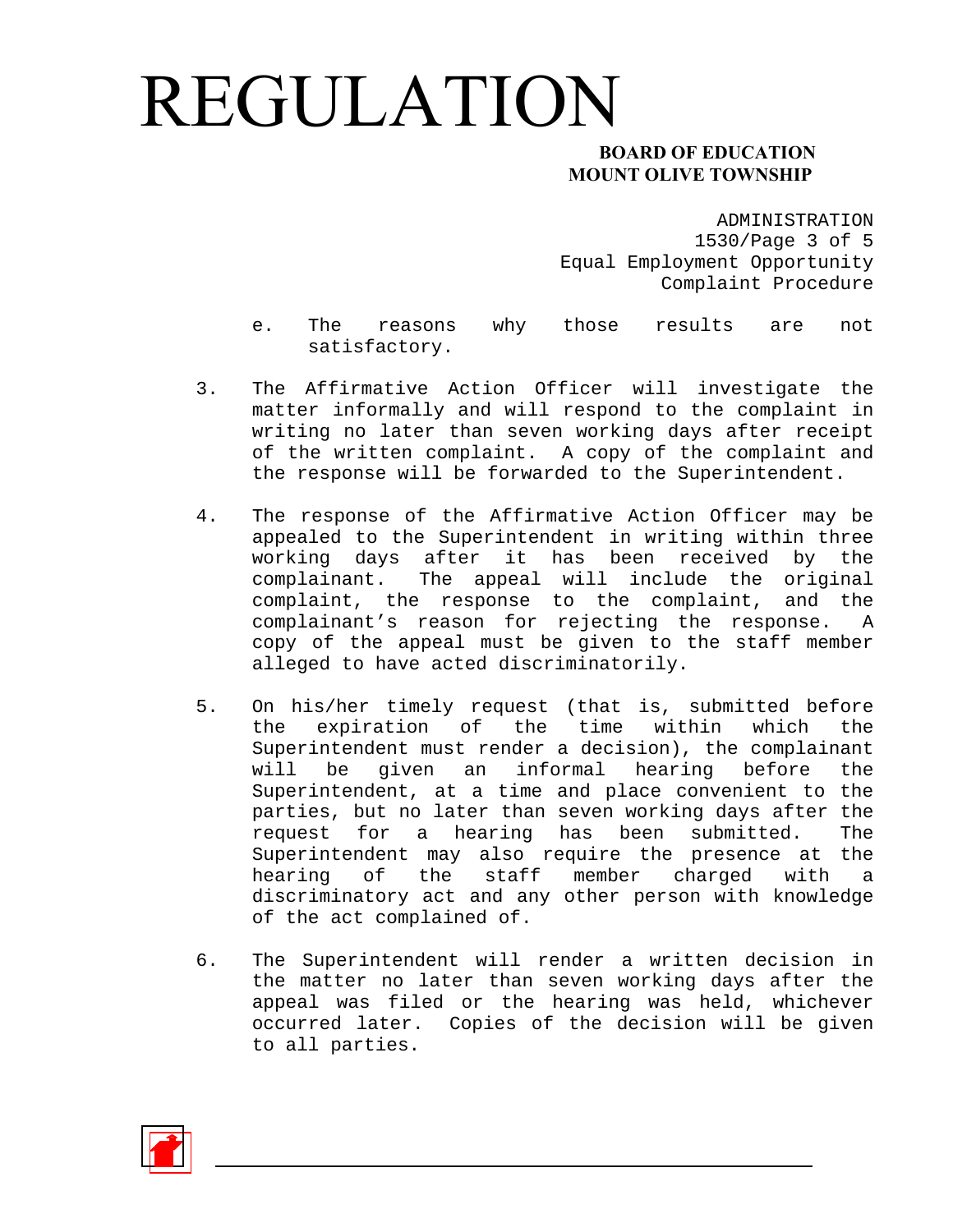### **MOUNT OLIVE TOWNSHIP**

ADMINISTRATION 1530/Page 4 of 5 Equal Employment Opportunity Complaint Procedure

- 7. The complainant may appeal the Superintendent's decision to the Board by filing a written appeal with the Board Secretary no later than three working days after receipt of the Superintendent's decision. The appeal shall include:
	- a. The original complaint,
	- b. The response to the complaint,
	- c. The Superintendent's decision,
	- d. A transcript of the hearing, if one has been made, or a summary of the hearing to which all parties have consented, and
	- e. The complainant's reason for believing the Superintendent's decision should be changed.
- 8. A copy of the appeal to the Board must be given to the staff member, if any, charged with a discriminatory act.
- 9. The Board will review all papers submitted and may render a decision on the basis of the proceedings below. If the complainant so requests, the Board may convene a hearing, at which all parties may be represented by counsel and may present and examine witnesses, who will testify under oath.
- 10. The Board will render a written decision no later than forty-five calendar days after the appeal was filed or the hearing held, whichever occurred later. Copies of the decision will be given to all parties.